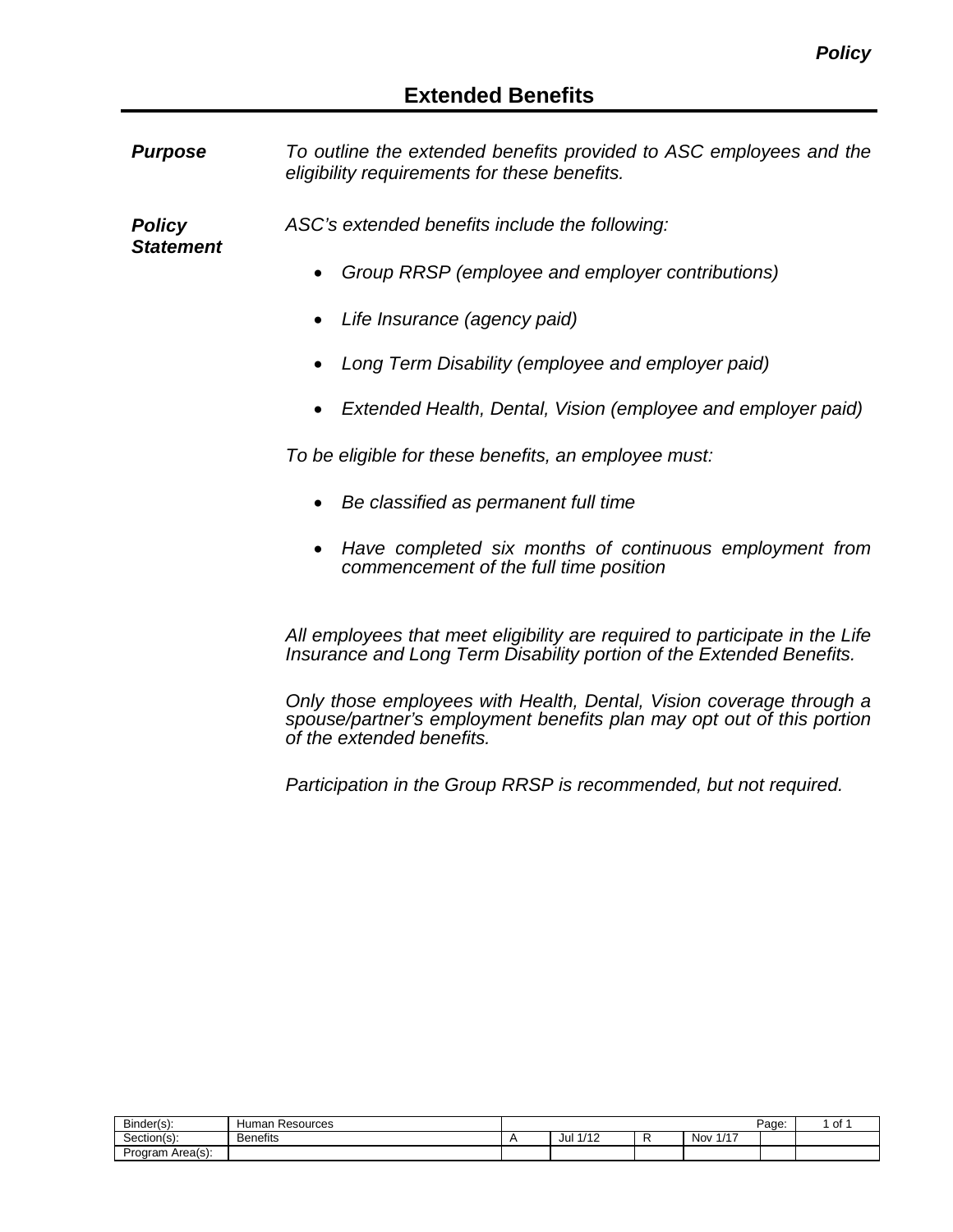### **Commencement of Benefits**

- 1. One month prior to eligibility for extended benefits, payroll forwards the "Request for Benefits Commencement" form to the Program Director/Executive Director for approval.
- 2. Upon approval, payroll forwards a letter confirming eligibility for commencement of benefits and the related information to the employee.
- 3. The employee must respond indicating their preferences in relation to the optional portion of the benefits.
- 4. For the Life Insurance, Long Term Disability Insurance and Health, Dental, Vision portion of the benefits, enrollment must be completed within 31 days of eligibility. Late enrollments are subject to completion of a physical examination, which will be at the employee's own expense.
- 5. Exceptions to eligibility requirements may occur for those employees coming from a full time position, currently receiving benefits and accepting a term position.

### **Group RRSP Benefit**

The intent of the Group RRSP Benefit is to assist employees in saving funds for the future, and preparing for their retirement. It is highly recommended that employees participate in this benefit. The investment by the employee is very minimal, in conjunction with the ultimate benefit gained.

- 1. To participate in the Group RRSP Benefit, an employee must contribute a minimum of \$25.00 per month (or \$11.54 on the bi-weekly payroll).
- 2. ASC contributes 3.808% of the employee's gross earnings as long as an employee makes their minimum contribution.
- 3. The employee portion is directly deducted from their earnings each payroll.
- 4. Both the employee and employer portion is forwarded once per month to the applicable benefits carrier.
- 5. Employees direct their own contributions investments within the plan and receive correspondence directly from the benefits carrier in regards to their RRSP account activity.

| Binder(s):       | Human<br>Resources |             |     |                   | Page: | of 2 |
|------------------|--------------------|-------------|-----|-------------------|-------|------|
| Section(s):      | <b>Benefits</b>    | 1/12<br>Jul | R/R | 147<br><b>Nov</b> |       |      |
| Program Area(s): |                    |             |     |                   |       |      |